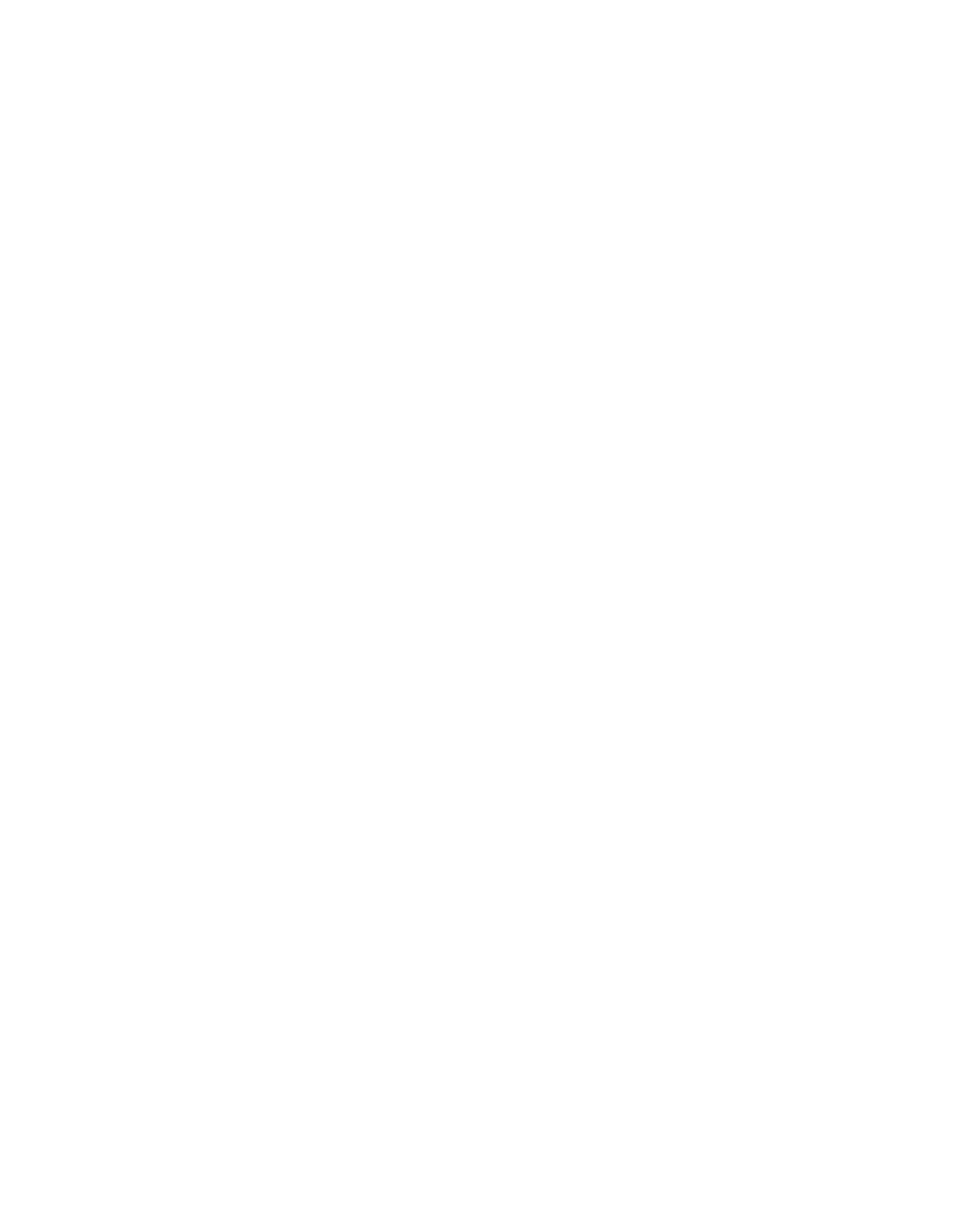#### **Your safety and the safety of others is extremely important.**

**We have provided many important safety messages in this manual and on your product. Always read and obey all safety messages.**

**This is the safety alert symbol. This symbol alerts you to hazards that can kill or hurt you and others. The safety alert symbol and the words "DANGER" and "WARNING" will precede all safety messages. These words mean:**

## **DANGER**

**You will be killed or seriously injured if you don't follow instructions.**

## **WARNING**

**You can be killed or seriously injured if you don't follow instructions.**

**All safety messages will identify the hazard, tell you how to reduce the chance of injury, and tell you what can happen if the safety instructions are not followed.** 

## **INSTALLATION**



**Electrical Shock Hazard**

**Disconnect electrical power at the circuit breaker or fuse box before installing this product.**

**Install this product where it will not come into**

**contact with water or other liquids.**

**Install this product where it will be weather protected.**

**Electrically ground this product.**

**Failure to follow these instructions can result in death, fire or electrical shock.**

**Correct installation is your responsibility.** Make sure you have the proper installation conditions and that installation clearances do not block air flow.

#### **Blocking air flow over the product in any way can cause the product to overheat.**

#### **Mounting**

This product can be installed in any orientation. Mounting the product to a stable, rigid operating surface and using shock mounts will reduce noise and vibration.

#### **Plumbing**

Remove plugs from the IN and OUT ports. Connect with pipe and fittings that are the same size or larger than the product's threaded ports. Be sure to connect the intake and exhaust plumbing to the correct inlet and outlet ports. Ports will not support plumbing.

#### **Accessories**

The product's external intake and exhaust muffler will provide adequate filtration in most applications. Check filters periodically and replace when necessary. Consult your Gast Distributor/Representative for additional filter recommendations.

Install relief valves and gauges at inlet or outlet or both, to monitor performance. Check valves may be required to prevent back streaming through the pump.

#### **Motor Control**

**It is your responsibility to contact a qualified electrician and assure that the electrical installation is adequate and in conformance with all national and local codes and ordinances. The metal capacitor must be grounded.**

Determine the correct overload setting required to protect the motor (see motor starter manufacturer's recommendations). Select fuses, motor protective switches or thermal protective switches to provide protection. Fuses act as short circuit protection for the motor, not as protection against overload. Incoming line fuses must be able to withstand the motor's starting current. Motor starters with thermal magnetic overload or circuit breakers protect motor from overload or reduced voltage conditions.

The wiring diagram supplied with the product provides required electrical information. Check that power source is correct to properly operate the dual-voltage motors.

**Electrical Connection**



#### **Electrical Shock Hazard**

**This product must be properly grounded. Do not modify the plug provided. If it will not fit the outlet, have the proper outlet installed by a qualified electrician.**

**If repair or replacement of the cord or plug is necessary, do not connect the grounding wire to either flat blade terminal. The wire with insulation that is green or green with yellow stripes is the grounding wire.**

**Check the condition of the power supply wiring. Do not permanently connect this product to wiring that is not in good condition or is inadequate for the requirements of this product.**

**Failure to follow these instructions can result in death, fire or electrical shock.**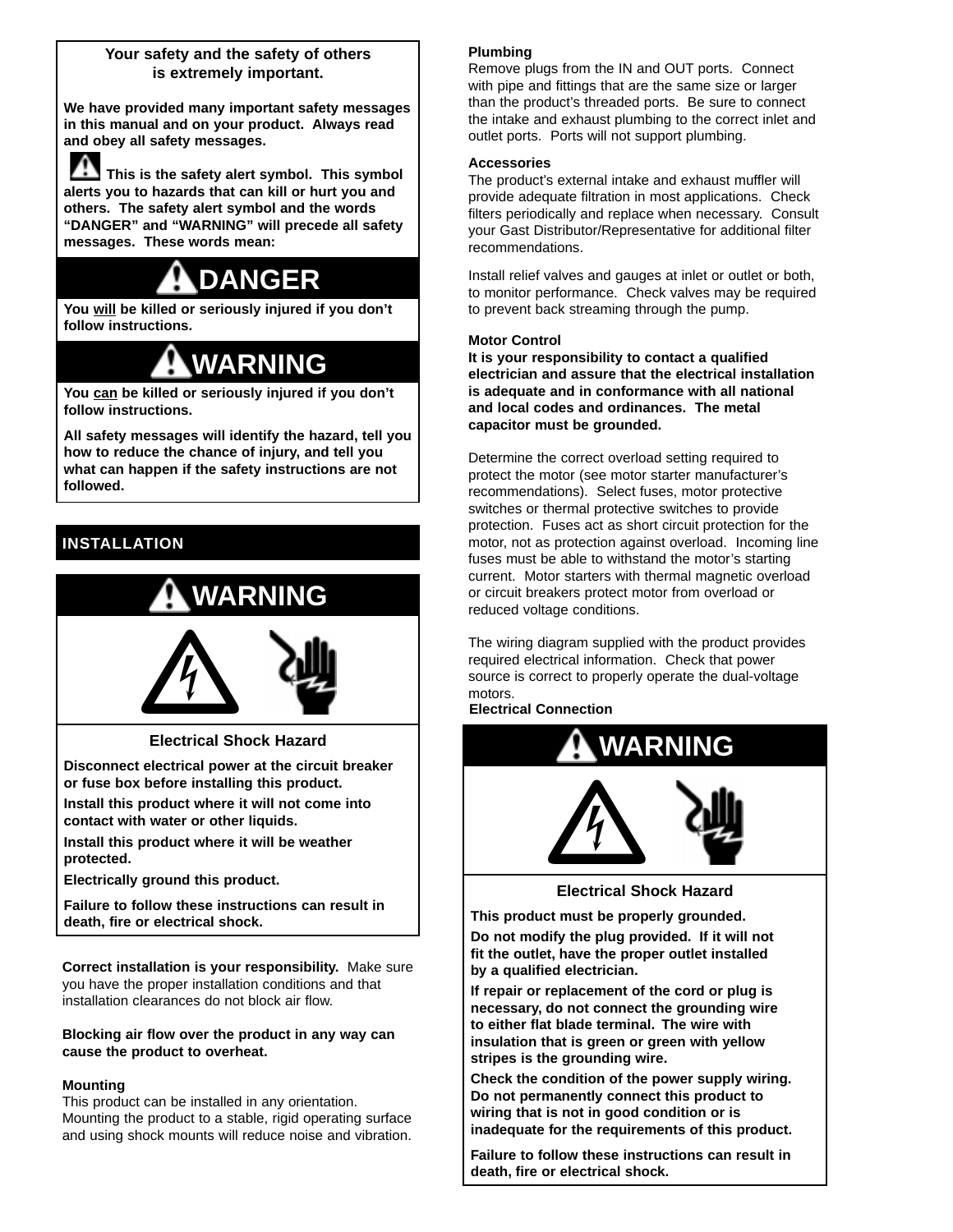

#### **Model with a power supply cord:**

This product must be grounded. For either 120-volt or 220/240-volt circuits connect power supply cord grounding plug to a matching grounded outlet. Do not use an adapter. (See above diagram.)

In the event of an electrical short circuit, grounding reduces the risk of electric shock by providing an escape wire for the electric current. This product may be equipped with a power supply cord having a grounding wire with an appropriate grounding plug. The plug must be plugged into an outlet that is properly installed and grounded in accordance with all local codes and ordinances.

**Check with a qualified electrician or serviceman if the grounding instructions are not completely understood, or if you are not sure whether the product is properly grounded. Do not modify the plug provided. If it will not fit the outlet, have the proper outlet installed by a qualified electrician.**

#### **Model that is permanently wired:**

This product must be connected to a grounded, metallic, permanent wiring system, or an equipment grounding terminal or lead on the product.

Power supply wiring must conform to all required safety codes and be installed by a qualified person. Check that supply voltage agrees with that listed on product nameplate.

#### **Extension cords:**

Use only a 3-wire extension cord that has a 3-blade grounding plug. Connect extension cord plug to a matching 3-slot receptacle. Do not use an adapter. Make sure your extension cord is in good condition. Check that the gage wire of the extension cord is the correct size wire to carry the current this product will draw.

An undersized cord is a potential fire hazard, and will cause a drop in line voltage resulting in loss of power causing the product to overheat. The following table indicates the correct size cord for length required and the ampere rating listed on the product nameplate. **If in doubt, use the next heavier gage cord. The smaller the gage number, the heavier the wire gage.**

#### **Minimum gage for extension cords**

| Amps      | <b>Volts</b>     | Length of cord in feet |     |     |     |     |     |     |                |                |
|-----------|------------------|------------------------|-----|-----|-----|-----|-----|-----|----------------|----------------|
|           | 120 <sub>v</sub> | 25                     | 50  | 100 | 150 | 200 | 250 | 300 | 400            | 500            |
|           | 240 <sub>v</sub> | 50                     | 100 | 200 | 300 | 400 | 500 | 600 | 800            | 1000           |
|           |                  |                        |     |     |     |     |     |     |                |                |
| $0 - 2$   |                  | 18                     | 18  | 18  | 16  | 16  | 14  | 14  | 12             | 12             |
| $2 - 3$   |                  | 18                     | 18  | 16  | 14  | 14  | 12  | 12  | 10             | 10             |
| $3 - 4$   |                  | 18                     | 18  | 16  | 14  | 12  | 12  | 10  | 10             | 8              |
| $4 - 5$   |                  | 18                     | 18  | 14  | 12  | 12  | 10  | 10  | 8              | 8              |
| $5-6$     |                  | 18                     | 16  | 14  | 12  | 10  | 10  | 8   | 8              | 8              |
| $6 - 8$   |                  | 18                     | 16  | 12  | 10  | 10  | 8   | 6   | 6              | 6              |
| $8 - 10$  |                  | 18                     | 14  | 12  | 10  | 8   | 8   | 6   | 6              | 4              |
| 10-12     |                  | 16                     | 14  | 10  | 8   | 8   | 6   | 6   | 4              | 4              |
| $12 - 14$ |                  | 16                     | 12  | 10  | 8   | 6   | 6   | 6   | 4              | 2              |
| 14-16     |                  | 16                     | 12  | 10  | 8   | 6   | 6   | 4   | 4              | 2              |
| 16-18     |                  | 14                     | 12  | 8   | 8   | 6   | 4   | 4   | 2              | 2              |
| 18-20     |                  | 14                     | 12  | 8   | 6   | 6   | 4   | 4   | $\overline{2}$ | $\overline{2}$ |

### **OPERATION**

## **WARNING**

#### **Injury Hazard**

**Install proper safety guards as needed.**

**Keep fingers and objects away from openings and rotating parts.**

**When provided, motor terminal covers must be in place for safe operation.**

**Product surfaces become very hot during operation, allow product surfaces to cool before handling.**

**Air stream from product may contain solid or liquid material that can result in eye or skin damage, wear proper eye protection.**

**Wear hearing protection. Sound level from motor may exceed 70 dBA.**

**Failure to follow these instructions can result in burns, eye injury or other serious injury.**

**It is your responsibility to operate this product at recommended pressures or vacuum duties and room ambient temperatures. Do not start against a vacuum or pressure load.**

#### **Start Up**

If motor fails to start or slows down significantly under load, shut off and disconnect from power supply. Check that the voltage is correct for motor and that motor is turning in the proper direction. Check the plug, cord and switch for damage. If so equipped, the thermal protection switch has tripped, the motor can restart after cooling.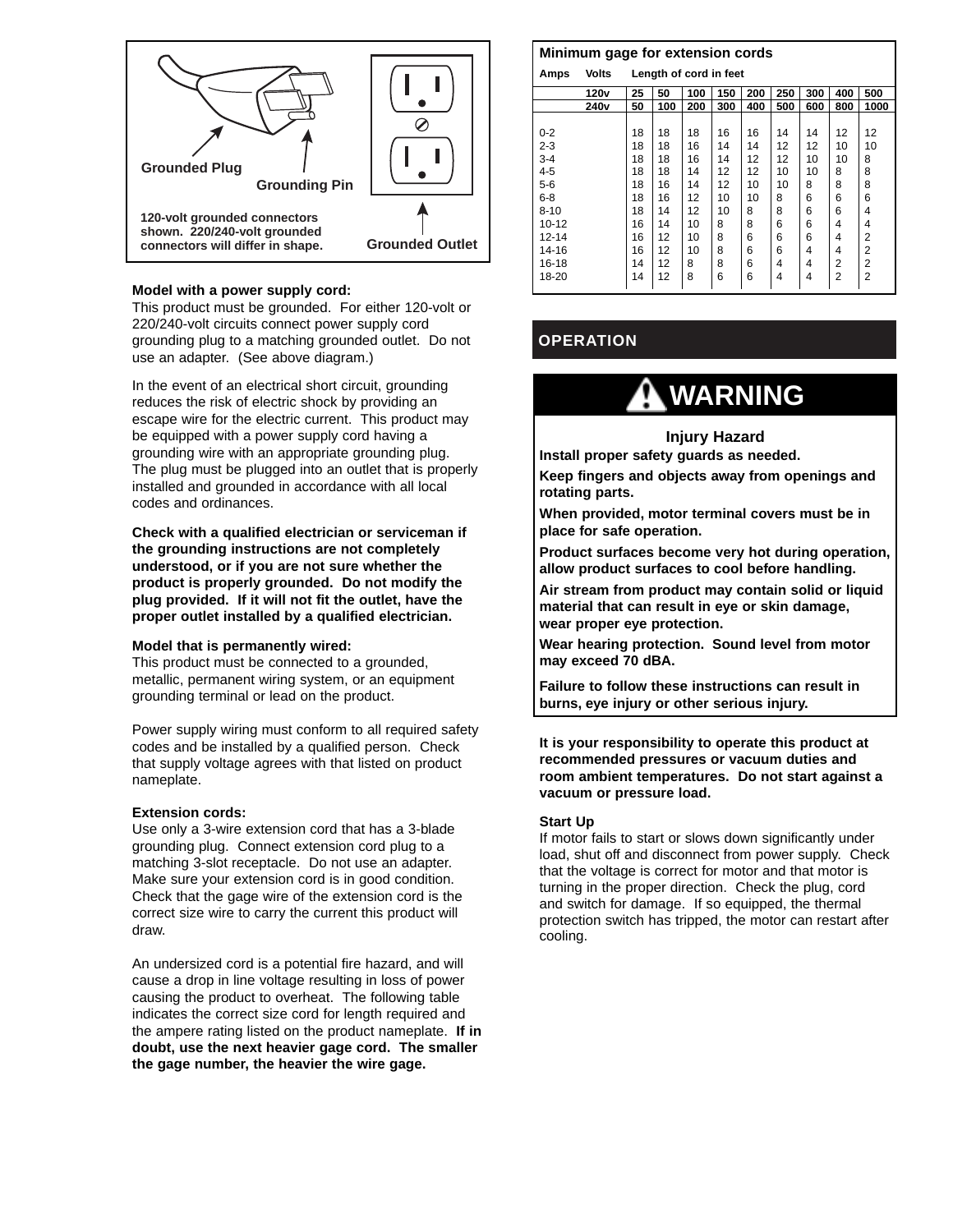## **MAINTENANCE**



#### **Electrical Shock Hazard**

**Disconnect electrical power supply cord before performing maintenance on this product.**

**If product is hard wired into system, disconnect electrical power at the circuit breaker or fuse box before performing maintenance on this product.**

**Failure to follow these instructions can result in death, fire or electrical shock.**

## **WARNING**

#### **Injury Hazard**

**Product surfaces become very hot during operation, allow product surfaces to cool before handling.**

**Air stream from product may contain solid or liquid material that can result in eye or skin damage, wear proper eye protection.**

**Clean this product in a well ventilated area.**

**Failure to follow these instructions can result in burns, eye injury or other serious injury.**

**It is your responsibility to:** 

- **Regularly inspect and make necessary repairs to product in order to maintain proper operation.**
- **Make sure that pressure is released from product before starting maintenance.**

Check intake and exhaust filters after first 500 hours of operation. Clean filters and determine how frequently filters should be checked during future operation. This one procedure will help to assure the product's performance and service life.

- 1. Remove filter cover.
- 2. Remove filters and felt (some filters are held together with a snap fitting). Clean filters by washing in a non-petroleum based solvent or soap and water. After cleaning, dry with compressed air to make sure all moisture is removed before reinstalling filters.
- 3. Reinstall felt and filters.
- 4. Reinstall cover.

**Check that all external accessories such as relief valves and gauges are attached to cover and are not damaged before re-operating product.**

### **SHUTDOWN PROCEDURES**

#### **It is your responsibility to follow proper shutdown procedures to prevent product damage. NEVER ADD OIL TO THIS OIL-LESS PUMP.**

Proper shutdown procedures must be followed to prevent pump damage. Failure to do so may result in premature pump failure. Gast Manufacturing Rocking Piston Oil-Less Pumps are constructed of ferrous metals or aluminum which are subject to rust and corrosion when pumping condensable vapors such as water. Follow the steps below to assure correct storage and shutdown between operating periods.

- 1. Disconnect plumbing.
- 2. Operate product for at least 5 minutes without plumbing.
- 3. Run at maximum vacuum for 10 to 15 minutes.
- 4. Repeat step 2.
- 5. Disconnect power supply.
- 6. Plug open ports to prevent dirt or other contaminants from entering product.

## **SERVICE KIT INSTALLATION**



**Electrical Shock Hazard**

**Disconnect electrical power supply cord before installing Service Kit.**

**If product is hard wired into system, disconnect electrical power at the circuit breaker or fuse box before installing Service Kit.**

**Vent all air lines to release pressure or vacuum.**

**Failure to follow these instructions can result in death, fire or electrical shock.**

**Gast will NOT guarantee field-rebuilt product performance. For performance guarantee, the product must be returned to a Gast Authorized Service Facility.**

Service Kit contents vary. Most contain gasket and filter parts.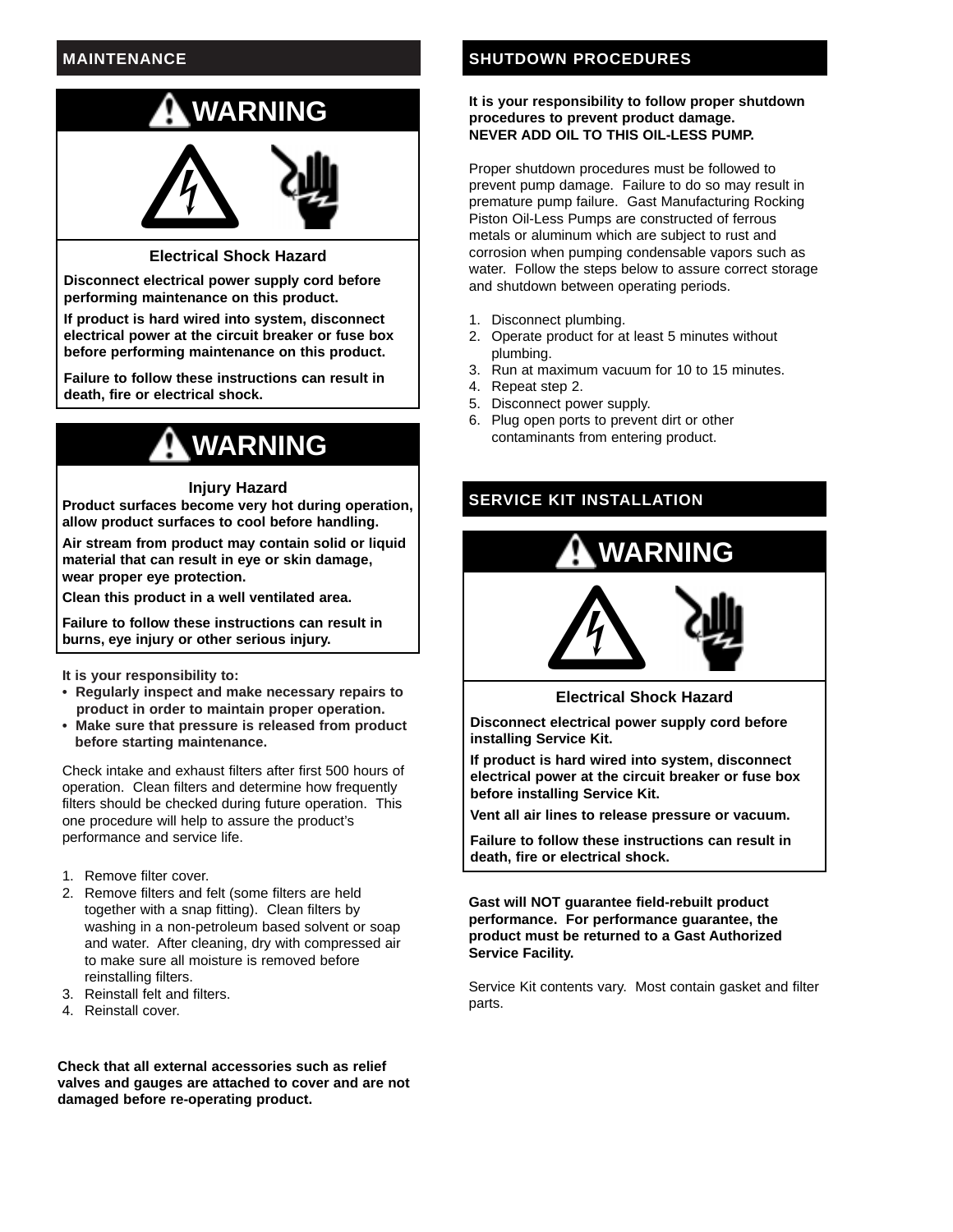- 1. Disconnect electrical power to pump.
- 2. Disconnect air supply and vent all air lines to release pressure or vacuum.
- 3. Mark the orientation of the ports so cover will be reinstalled correctly.
- 4. Remove screws from the head of the pump. Remove the head of the pump.
- 5. Mark orientation of valve plate(s). Remove valve plate(s).
- 6. Remove and discard old cups(s), retainer screws, cylinder O-ring(s), head O-ring(s), valves and valve retainers.
- 7. Install new cup(s) on rod(s) facing up.
- 8. Reinstall retainer plates.
- 9. Apply a thread locking compound (Loctite 222) to retainer screws. Torque screws to 34-38 in. lbs.
- 10. Carefully install cylinder(s) over cup(s) at an angle to avoid damaging cup(s).
- 11. Clean valve plates with water based solvent. Take care to not scratch valve seats.
- 12. Install valves and valve retainers. Check that the orientation with the ports is correct.
- 13. Apply a thread locking compound (Loctite 222) to retainer screws. Torque screws to 10-13 in. lbs.
- 14. Install cylinder O-ring(s) in the bottom of valve plate(s).

## **WARRANTY**

- 15. Check that the orientation of valve plate(s) with the ports is correct.
- 16. Install head O-rings in the O-ring grooves on top of valve plate.
- 17. Reinstall head over valve plate(s) checking that orientation with ports is correct.
- 18. Torque screws to 50 in. lbs.

#### **Check that all external accessories such as relief valves and gauges are not damaged before re-operating product.**

If pump still does not produce proper vacuum or pressure, send unit to a Gast Authorized Service Facility for repair.

Gast finished products, when properly installed and operated under normal conditions of use, are warranted by Gast to be free from defects in material and workmanship for a period of twelve (12) months from the date of purchase from Gast or an authorized Gast Representative or Distributor. In order to obtain performance under this warranty, the buyer must promptly (in no event later than thirty (30) days after discovery of the defect) give written notice of the defect to Gast Manufacturing Incorporated, PO Box 97, Benton Harbor Michigan USA 49023-0097 or an authorized Service Center (unless specifically agreed upon in writing signed by both parties or specified in writing as part of a Gast OEM Quotation). Buyer is responsible for freight charges both to and from Gast in all cases.

This warranty does not apply to electric motors, electrical controls, and gasoline engines not supplied by Gast. Gast's warranties also do not extend to any goods or parts which have been subjected to misuse, lack of maintenance, neglect, damage by accident or transit damage.

THIS EXPRESS WARRANTY EXCLUDES ALL OTHER WARRANTIES OR REPRESENTATIONS EXPRESSED OR IMPLIED BY ANY LITERATURE, DATA, OR PERSON. GAST'S MAXIMUM LIABILITY UNDER THIS EXCLUSIVE REMEDY SHALL NEVER EXCEED THE COST OF THE SUBJECT PRODUCT AND GAST RESERVES THE RIGHT, AT ITS SOLE DISCRETION, TO REFUND THE PURCHASE PRICE IN LIEU OF REPAIR OR REPLACEMENT.

GAST WILL NOT BE RESPONSIBLE OR LIABLE FOR INDIRECT OR CONSEQUENTIAL DAMAGES OF ANY KIND, however arising, including but not limited to those for use of any products, loss of time, inconvenience, lost profit, labor charges, or other incidental or consequential damages with respect to persons, business, or property, whether as a result of breach of warranty, negligence or otherwise. Notwithstanding any other provision of this warranty, BUYER'S REMEDY AGAINST GAST FOR GOODS SUPPLIED OR FOR NON-DELIVERED GOODS OR FAILURE TO FURNISH GOODS, WHETHER OR NOT BASED ON NEGLIGENCE, STRICT LIABILITY OR BREACH OF EXPRESS OR IMPLIED WARRANTY IS LIMITED SOLELY, AT GAST'S OPTION, TO REPLACEMENT OF OR CURE OF SUCH NONCONFORMING OR NON-DELIVERED GOODS OR RETURN OF THE PURCHASE PRICE FOR SUCH GOODS AND IN NO EVENT SHALL EXCEED THE PRICE OR CHARGE FOR SUCH GOODS. GAST EXPRESSLY DISCLAIMS ANY WARRANTY OF MERCHANTABILITY OR FITNESS FOR A PARTICULAR USE OR PURPOSE WITH RESPECT TO THE GOODS SOLD. THERE ARE NO WARRANTIES WHICH EXTEND BEYOND THE DESCRIPTIONS SET FORTH IN THIS WARRANTY, notwithstanding any knowledge of Gast regarding the use or uses intended to be made of goods, proposed changes or additions to goods, or any assistance or suggestions that may have been made by Gast personnel.

Unauthorized extensions of warranties by the customer shall remain the customer's responsibility.

CUSTOMER IS RESPONSIBLE FOR DETERMINING THE SUITABILITY OF GAST PRODUCTS FOR CUSTOMER'S USE OR RESALE, OR FOR INCORPORATING THEM INTO OBJECTS OR APPLICATIONS WHICH CUSTOMER DESIGNS, ASSEMBLES, CONSTRUCTS OR MANUFACTURES.

This warranty can be modified only by authorized Gast personnel by signing a specific, written description of any modifications.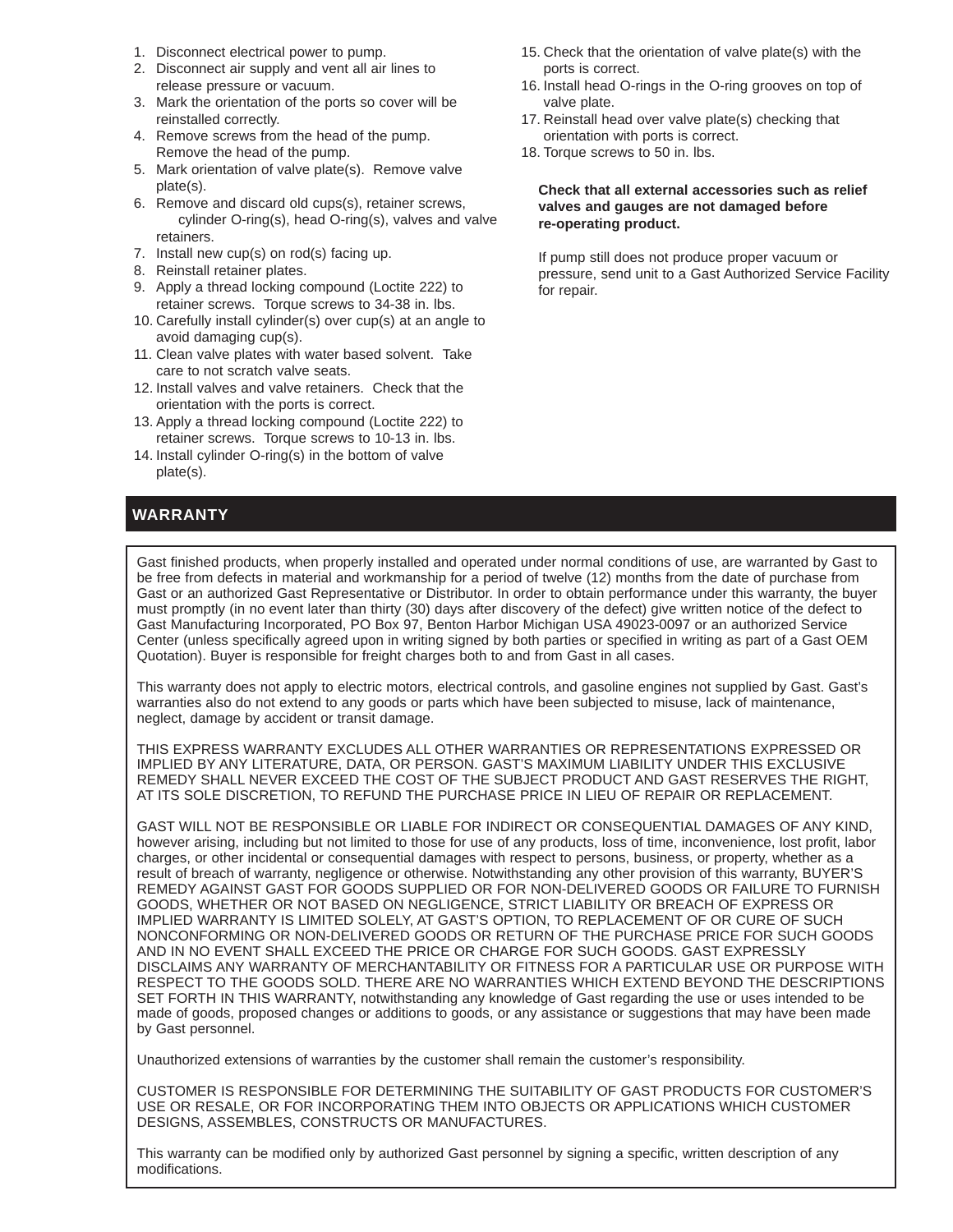## **EXPLODED PRODUCT VIEW, PARTS & ORDERING INFORMATION**

| <b>REF</b>      | <b>DESCRIPTION</b>          | QTY            | 71R135-P001B  |               | 71R142-P001B 72R142-P001B |
|-----------------|-----------------------------|----------------|---------------|---------------|---------------------------|
| 1               | <b>CAP SCREWS</b>           | 4              | <b>BB570</b>  | <b>BB570</b>  | <b>BB570</b>              |
| $\mathbf{2}$    | <b>HEAD</b>                 | 1              | AT265G        | AT265G        | AT265                     |
| $4\Lambda$      | <b>HEAD O-RING</b>          | 1              | AT258         | AT258         | AT258                     |
| 5               | <b>HEX NUT</b>              | 1              | <b>BC164</b>  | <b>BC164</b>  | <b>BC164</b>              |
| 6 A             | <b>VALVE RETAINER</b>       | $\mathbf{2}$   | AF819A        | AF819A        | AF819A                    |
| 7 <sub>Λ</sub>  | <b>LEAF VALVE</b>           | $\mathbf{2}$   | AF817         | AF817         | AF817                     |
| 8               | <b>VALVE PLATE</b>          | 1              | AT631E        | AT631E        | <b>AT281E</b>             |
| 10              | <b>VALVE SCREW</b>          | 1              | <b>BB330B</b> | <b>BB330B</b> | <b>BB330A</b>             |
| 11 $\wedge$     | <b>CYLINDER O-RING</b>      | 1              | AT256         | AT256         | AT276                     |
| 12 $\Delta$     | <b>CYLINDER</b>             | 1              | AT272         | AT272         | AT275                     |
| $13\Lambda$     | <b>RETAINER SCREW</b>       | $\mathbf{2}$   | AT283         | AT283         | AT283                     |
| 14              | <b>RETAINER PLATE</b>       | 1              | AT715         | AT715         | AT566A                    |
| 15 $\Delta$     | <b>PISTON CUP</b>           | 1              | AT329         | AT329         | AT280                     |
| 16              | <b>ROD ASSEMBLY</b>         | 1              | AT526KZ       | AT526GZ       | <b>AT527GZ</b>            |
| 17              | <b>SHROUD</b>               | 1              | AT266         | AT266         | AT266                     |
| 18              | <b>FAN</b>                  | 1              | <b>AT260A</b> | <b>AT260A</b> | <b>AT260A</b>             |
| $\overline{19}$ | <b>SHROUD SCREW</b>         | $\overline{4}$ | AT261         | AT261         | AT261                     |
| 20              | <b>VALVE PLATE ASSEMBLY</b> | 1              | <b>AT633K</b> | <b>AT633K</b> | <b>AT282K</b>             |
| ***             | FILTER                      | 1              | <b>B300F</b>  | <b>B300F</b>  | <b>B300F</b>              |
| $***$           | <b>SERVICE KIT</b>          | 1              | <b>K704</b>   | K704          | K705                      |



\*\*\* Item not shown.

∆ Denotes parts included in the Service Kit.

Parts listed are for stock models. For specific OEM models, please consult the factory. When corresponding or ordering parts, please give complete model and serial numbers.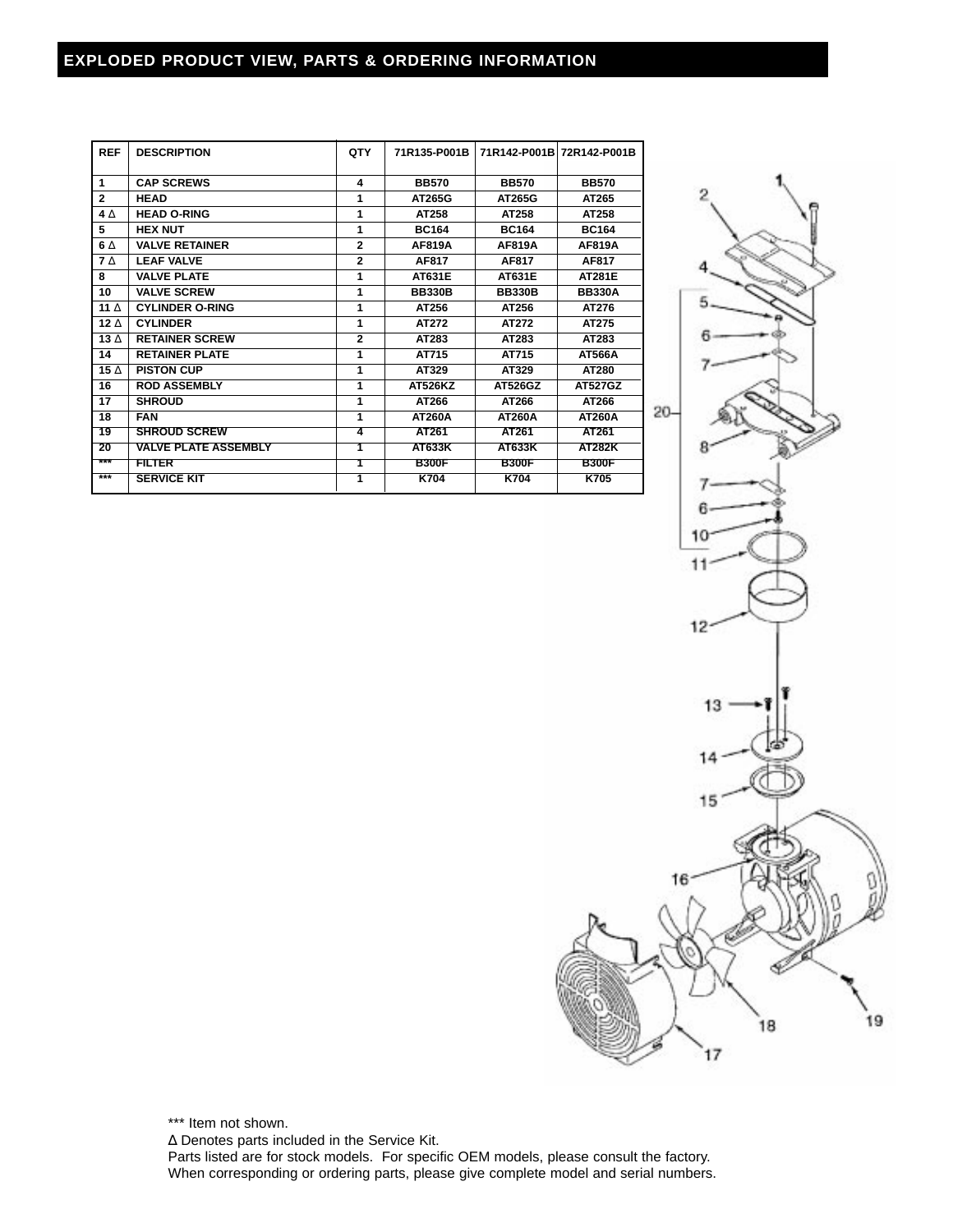



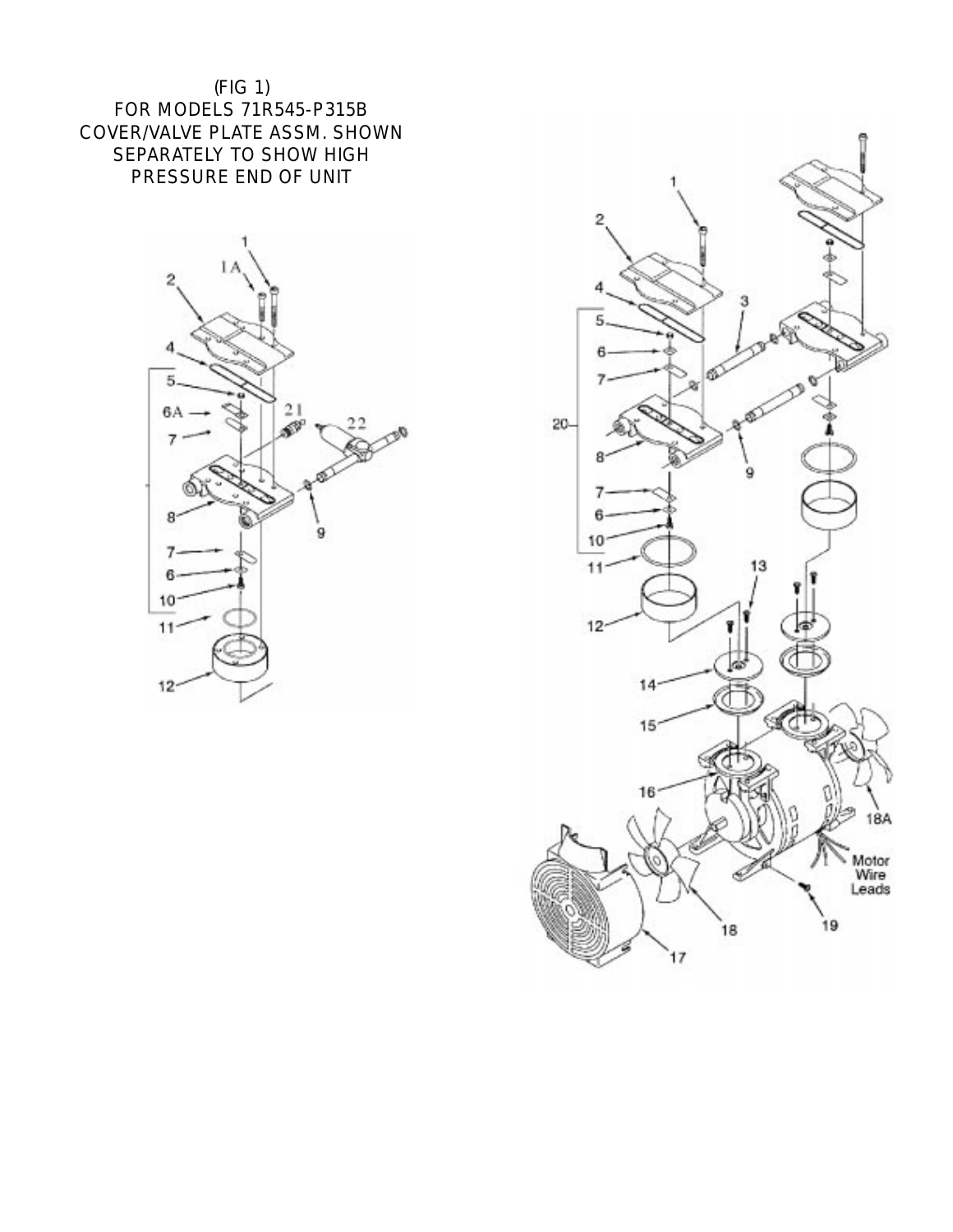| <b>REF</b>   | <b>DESCRIPTION</b>                    | QTY            | 71R645-P112   | 71R655-P112     | 72R645-P112    | 72R655-P112    | 71R545-P315B  |
|--------------|---------------------------------------|----------------|---------------|-----------------|----------------|----------------|---------------|
|              |                                       |                | 71R645-V114   | 71R655-V114     | 72R645-V114    | 72R655-V114    |               |
| 1            | <b>CAP SCREWS</b>                     | 8              | <b>BB570</b>  | <b>BB570</b>    | <b>BB570</b>   | <b>BB570</b>   | (4) BB570     |
| <b>1A</b>    | <b>CAP SCREWS</b>                     | 4              |               |                 |                |                | (4) BB614B    |
| $\mathbf{2}$ | <b>HEAD</b>                           | $\mathbf{2}$   | AT265G        | AT265G          | AT265G         | AT265G         | (1) AT265G    |
|              |                                       |                |               |                 |                |                | (1) AT265H    |
| $4\Delta$    | <b>HEAD O-RING</b>                    | $\mathbf{2}$   | AT258         | AT258           | AT258          | AT258          | AT258         |
| 5            | <b>HEX NUT</b>                        | $\mathbf{2}$   | <b>BC164</b>  | <b>BC164</b>    | <b>BC164</b>   | <b>BC164</b>   | <b>BC164</b>  |
| $6\Delta$    | <b>VALVE RETAINER</b>                 | $\mathbf 2$    | <b>AF819A</b> | AF819A          | AF819A         | AF819A         | (3) AF819A    |
| 6Α           | <b>VALVE LIMITER</b>                  | 1              |               |                 |                |                | (1) AH406     |
| $7\Delta$    | <b>LEAF VALVE</b>                     | $\overline{2}$ | AF817         | AF817           | AF817          | AF817          | (2) AF817     |
|              |                                       |                |               |                 |                |                | (2) AJ827A    |
| 8            | <b>VALVE PLATE</b>                    | 1              | AT631         | AT631           | AT632          | AT632          | (1) AT631C    |
|              |                                       |                |               |                 |                |                | (1) AT632X    |
| $9\Delta$    | <b>TUBE O-RING</b>                    | 4              | AK846         | AK846           | AK846          | AK846          | (2) AT528     |
| 10           | <b>VALVE SCREW</b>                    | $\overline{2}$ | <b>BB330</b>  | <b>BB330</b>    | <b>BB330</b>   | <b>BB330</b>   | <b>BB330B</b> |
| 11 $\Delta$  | <b>CYLINDER O-RING</b>                | 1              | AT256         | AT256           | AT276          | AT276          | (1) AT256     |
|              |                                       |                |               |                 |                |                | (1) AJ787     |
| 12 $\Delta$  | <b>CYLINDER</b>                       | $\overline{2}$ | AT272         | AT272           | AT275          | AT275          | (1) AT272     |
|              |                                       |                |               |                 |                |                | (1) AT291     |
| 13 $\Delta$  | <b>RETAINER SCREW</b>                 | $\overline{4}$ | <b>BB557</b>  | <b>BB557</b>    | AT283          | AT283          | $(2)$ AT283   |
|              |                                       |                |               |                 |                |                | (2) BB557     |
| 14           | <b>RETAINER PLATE</b>                 | $\overline{2}$ | AT273         | AT273           | <b>AT274C</b>  | <b>AT274C</b>  | (1) AT715     |
|              |                                       |                |               |                 |                |                | (1) AT443A    |
| 15 $\Delta$  | <b>PISTON CUP</b>                     | $\mathbf{2}$   | AT329         | AT329           | AT280          | AT280          | (1) AT329     |
|              |                                       |                |               |                 |                |                | (1) AT299A    |
| 16           | <b>ROD ASSEMBLY (pressure models)</b> | $\overline{2}$ | AT465FZ       | <b>AT547BZ</b>  | <b>AT467FZ</b> | <b>AT584BZ</b> | (1) AT453FZ   |
|              |                                       |                |               |                 |                |                | (1) AT459QZ   |
|              | ROD ASSEMBLY (vacuum models)          | $\mathbf{2}$   | AT466FVZ      | <b>AT560BVZ</b> | AT469FVZ       | AT493BVZ       |               |
| 17           | <b>SHROUD</b>                         | $\mathbf{2}$   | AT266         | AT266           | AT266          | AT266          | AT266         |
| 18           | <b>FAN</b>                            | 1              | <b>AT260A</b> | <b>AT260A</b>   | <b>AT260A</b>  | <b>AT260A</b>  | <b>AT260A</b> |
| <b>18A</b>   | <b>FAN-LEAD END</b>                   | 1              | AT259A        | <b>AT259A</b>   | <b>AT259A</b>  | AT259A         | <b>AT259A</b> |
| 19           | <b>SHROUD SCREW</b>                   | 8              | AT261         | AT261           | AT261          | AT261          | AT261         |
| 20           | <b>VALVE PLATE ASSEMBLY</b>           | 1              | AT633         | AT633           | AT634          | AT634          | AT633G        |
|              |                                       | 1              | AT633A        | AT633A          | AT634A         | AT634A         | AT634X        |
| 21           | <b>RELIEF VALVE</b>                   | 1              |               |                 |                |                | AT471         |
| 22           | <b>FILTER</b>                         | 1              |               |                 |                |                | AT441         |
| $***$        | <b>RUBBER FEET</b>                    | 4              | AB319         | AB319           | AB319          | AB319          | AB319         |
| $***$        | <b>SERVICE KIT</b>                    | $\mathbf{1}$   | K557          | K557            | K558           | K558           | K634          |

\*\*\* Item not shown.

∆ Denotes parts included in the Service Kit.

Parts listed are for stock models. For specific OEM models, please consult the factory. When corresponding or ordering parts, please give complete model and serial numbers.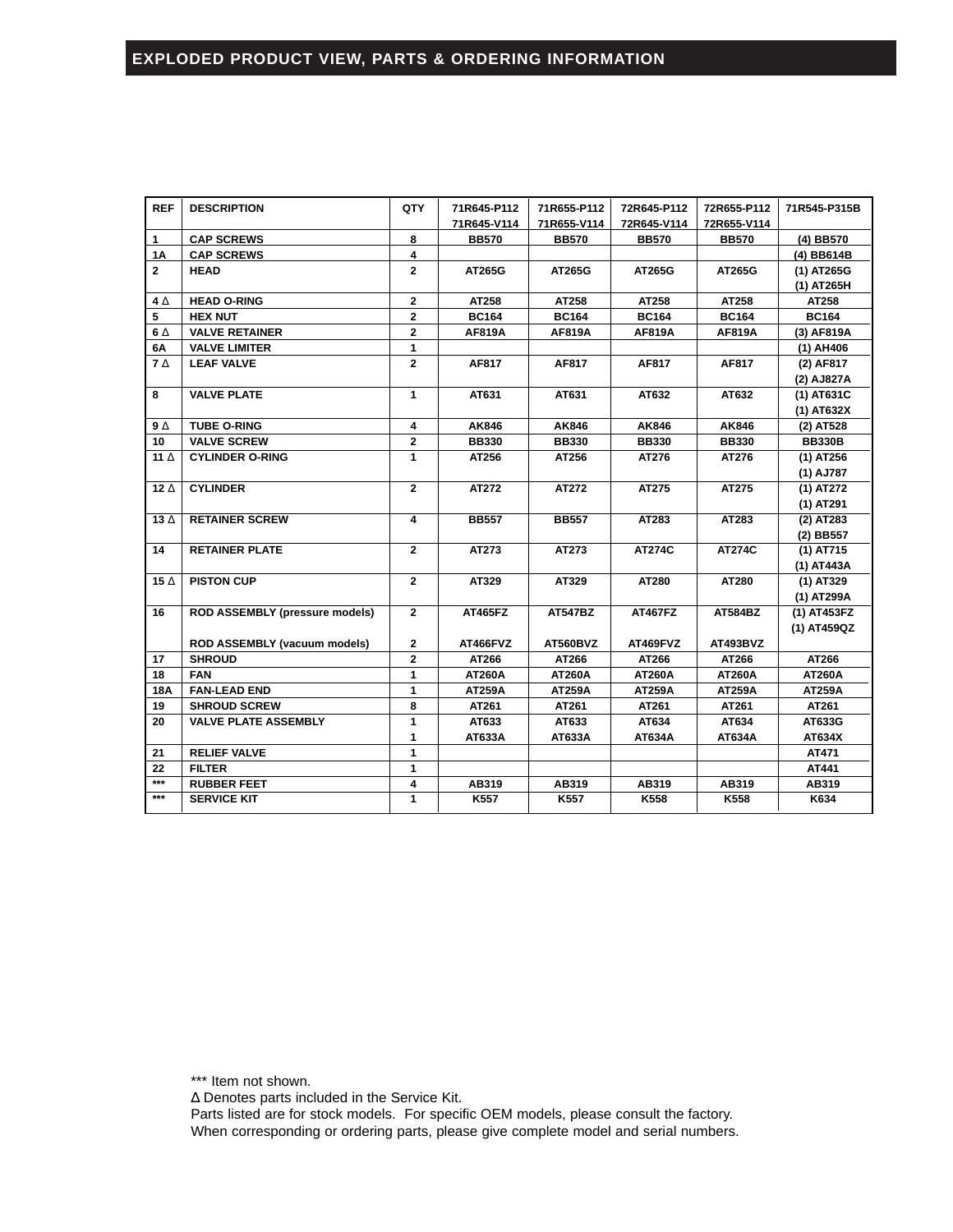## **PART NO. 70 - 6800 G495PL (REV-G)**

## **TROUBLESHOOTING CHART**

| Low       |           | High      |          | Pump      | Won't     | <b>Excess</b> | Reason and remedy                                                |
|-----------|-----------|-----------|----------|-----------|-----------|---------------|------------------------------------------------------------------|
| Vacuum    | Pressure  | Vacuum    | Pressure | Overheat  | Start     | <b>Noise</b>  | for problem.                                                     |
| $\bullet$ | $\bullet$ | $\bullet$ |          | $\bullet$ | $\bullet$ |               | Filter dirty. Clean or replace.                                  |
|           | $\bullet$ |           |          |           |           |               | Muffler dirty. Clean or replace.                                 |
|           |           |           |          |           |           |               | Valves dirty or valves bent.<br>Clean or replace.                |
|           | $\bullet$ |           |          |           |           |               | Worn cup.<br>Repair or replace.                                  |
|           |           |           |          |           |           |               | Relief valve set too high.<br>Inspect and adjust.                |
| $\bullet$ | $\bullet$ |           |          |           |           |               | Relief valve set too low.<br>Inspect and adjust.                 |
|           | ٠         |           |          |           |           |               | Plugged vacuum/pressure line.<br>Inspect and repair.             |
|           |           | $\bullet$ |          |           |           |               | Collapsed vacuum line.<br>Inspect and repair.                    |
|           |           |           |          |           |           |               | Low voltage, won't start.<br>Check power source.                 |
|           |           |           |          | $\bullet$ | $\bullet$ | $\bullet$     | Voltage wrong.<br>Check power source.                            |
|           | $\bullet$ |           |          |           |           | $\bullet$     | Worn cup/piston hitting cylinder.<br>Replace.                    |
|           |           |           |          | $\bullet$ |           | $\bullet$     | Cylinder misadjustment.<br>Realign.                              |
|           |           |           |          |           |           |               | Leaky hose or check valve.<br>Replace.                           |
|           | ٠         |           |          | $\bullet$ |           | $\bullet$     | Dirt or liquid on top of piston.<br>Inspect and clean.           |
|           | ٠         |           |          | $\bullet$ |           | $\bullet$     | Motor not wired correctly.<br>Check wiring diagram/line voltage. |
|           |           |           |          |           |           | $\bullet$     | Blown head gasket.<br>Replace.                                   |



ISO 9001 & 14001 CERTIFIED **www.gastmfg.com**